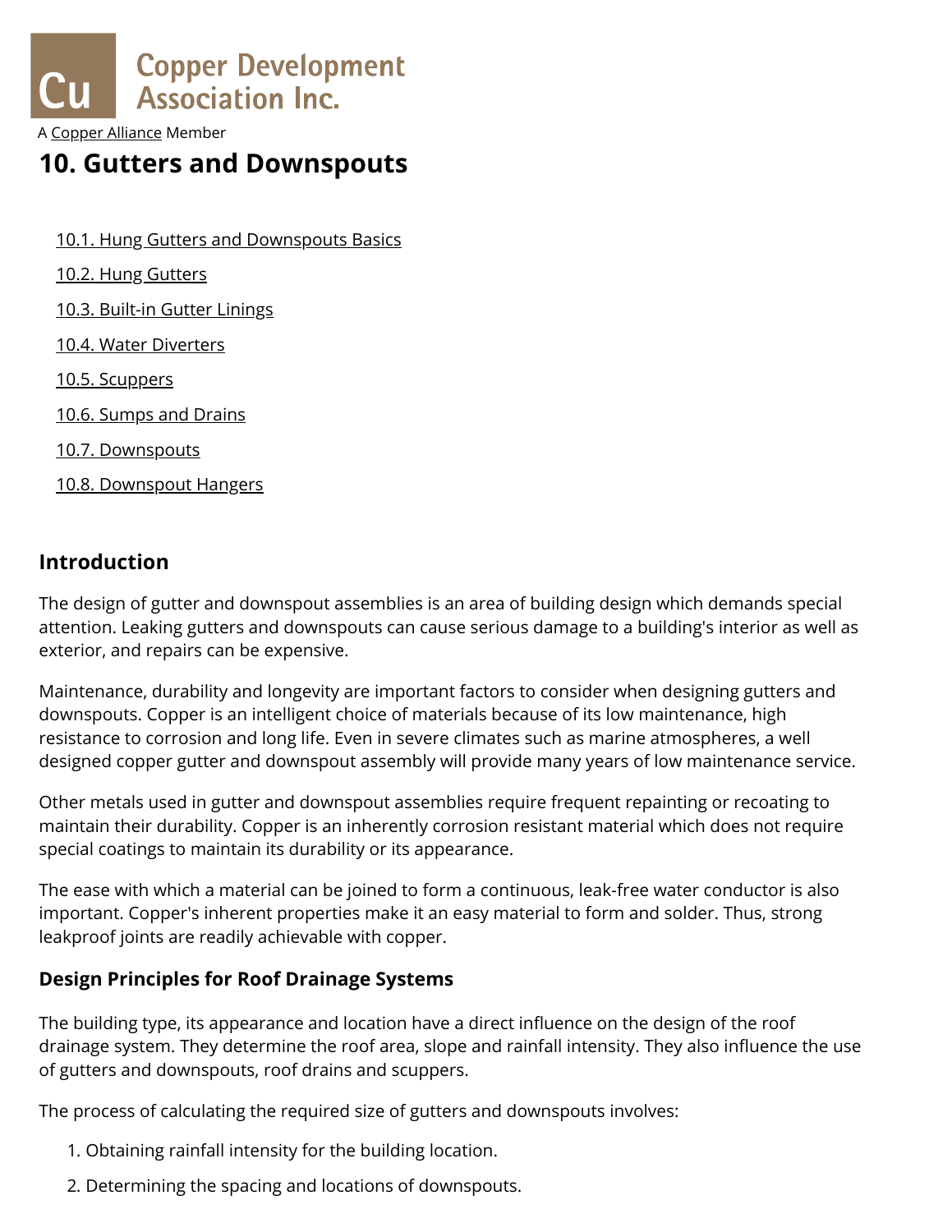- 3. Calculating design roof areas. The Downspouts International Downspouts International Downspou
	- 4. Sizing the downspouts.
	- 5. Sizing the gutters.

## **Rainfall Intensity**

Rainfall intensity is measured over a 5-minute period. It is recorded, in inches per hour, as the resulting accumulation as if the intensity remained constant for a full hour. [Table 10A](#page-1-0) shows the rainfall intensity for major U.S. cities. The table is divided into two sections, A and B. These sections represent the intensities which are likely to be exceeded once in 10 years, and once in 100 years, respectively.

The table also shows the calculated roof area which can be drained per square inch of downspout. It is based on the assumption that during a rainfall with an intensity of 1 inch per hour, each square inch of downspout can drain 1200 square feet of roof. If the intensity is doubled the downspout capacity is halved, or 600 sq. ft.; if it is tripled the capacity is one third, and so on.

|                         |                  | $\mathbf{A}$<br>once in 10 years                | Storms which should be exceeded only                                  | $\, {\bf B}$<br>Storms which should be exceeded only<br>once in 100 years |                                                                     |  |  |  |  |
|-------------------------|------------------|-------------------------------------------------|-----------------------------------------------------------------------|---------------------------------------------------------------------------|---------------------------------------------------------------------|--|--|--|--|
| <b>AREA</b>             |                  | $\mathbf 1$<br>5 Minute<br>intensity<br>(in/hr) | $\overline{2}$<br>Area drained per sq. inch<br>of downspout (sq. ft.) | 1<br>5 Minute<br>intensity<br>(in/hr)                                     | $\mathbf{2}$<br>Area drained per sq. inch of<br>downspout (sq. ft.) |  |  |  |  |
| Alabama                 | Birmingham       | 7.5                                             | 160                                                                   | 10.1                                                                      | 120                                                                 |  |  |  |  |
|                         | Mobile           | 8.2                                             | 150                                                                   | 10.8                                                                      | 110                                                                 |  |  |  |  |
| Alaska                  | Fairbanks        | 2.1                                             | 570                                                                   | 3.8                                                                       | 320                                                                 |  |  |  |  |
|                         | Juneau           | 1.7                                             | 710                                                                   | 2.3                                                                       | 520                                                                 |  |  |  |  |
| Arizona                 | Phoenix          | 5.6                                             | 210                                                                   | 8.8                                                                       | 140                                                                 |  |  |  |  |
|                         | Tucson           | 6.1                                             | 200                                                                   | 19.1                                                                      | 130                                                                 |  |  |  |  |
| Arkansas                | Bentonville      | 7.4                                             | 160                                                                   | 10.2                                                                      | 120                                                                 |  |  |  |  |
|                         | Little Rock      | 7.4                                             | 160                                                                   | 10.0                                                                      | 120                                                                 |  |  |  |  |
| California              | Los Angeles      | 4.9                                             | 240                                                                   | 6.7                                                                       | 180                                                                 |  |  |  |  |
|                         | Sacramento       | 2.5                                             | 480                                                                   | 3.9                                                                       | 310                                                                 |  |  |  |  |
|                         | San Diego        | 2.2                                             | 550                                                                   | 3.1                                                                       | 390                                                                 |  |  |  |  |
|                         | San<br>Francisco | 2.7                                             | 440                                                                   | 3.7                                                                       | 320                                                                 |  |  |  |  |
| Colorado                | Denver           | 5.7                                             | 210                                                                   | 9.1                                                                       | 130                                                                 |  |  |  |  |
|                         | Boulder          | 6.4                                             | 190                                                                   | 9.4                                                                       | 130                                                                 |  |  |  |  |
| Connecticut             | Hartford         | 6.2                                             | 190                                                                   | 8.7                                                                       | 140                                                                 |  |  |  |  |
| District of<br>Columbia |                  | 7.1                                             | 170                                                                   | 9.7                                                                       | 120                                                                 |  |  |  |  |
| Florida                 | Jacksonville     | 7.9                                             | 150                                                                   | 10.1                                                                      | 120                                                                 |  |  |  |  |
|                         | Miami            | 7.7                                             | 160                                                                   | 9.8                                                                       | 120                                                                 |  |  |  |  |

### <span id="page-1-0"></span>**Table 10A.** Rainfall Data and Drainage Factors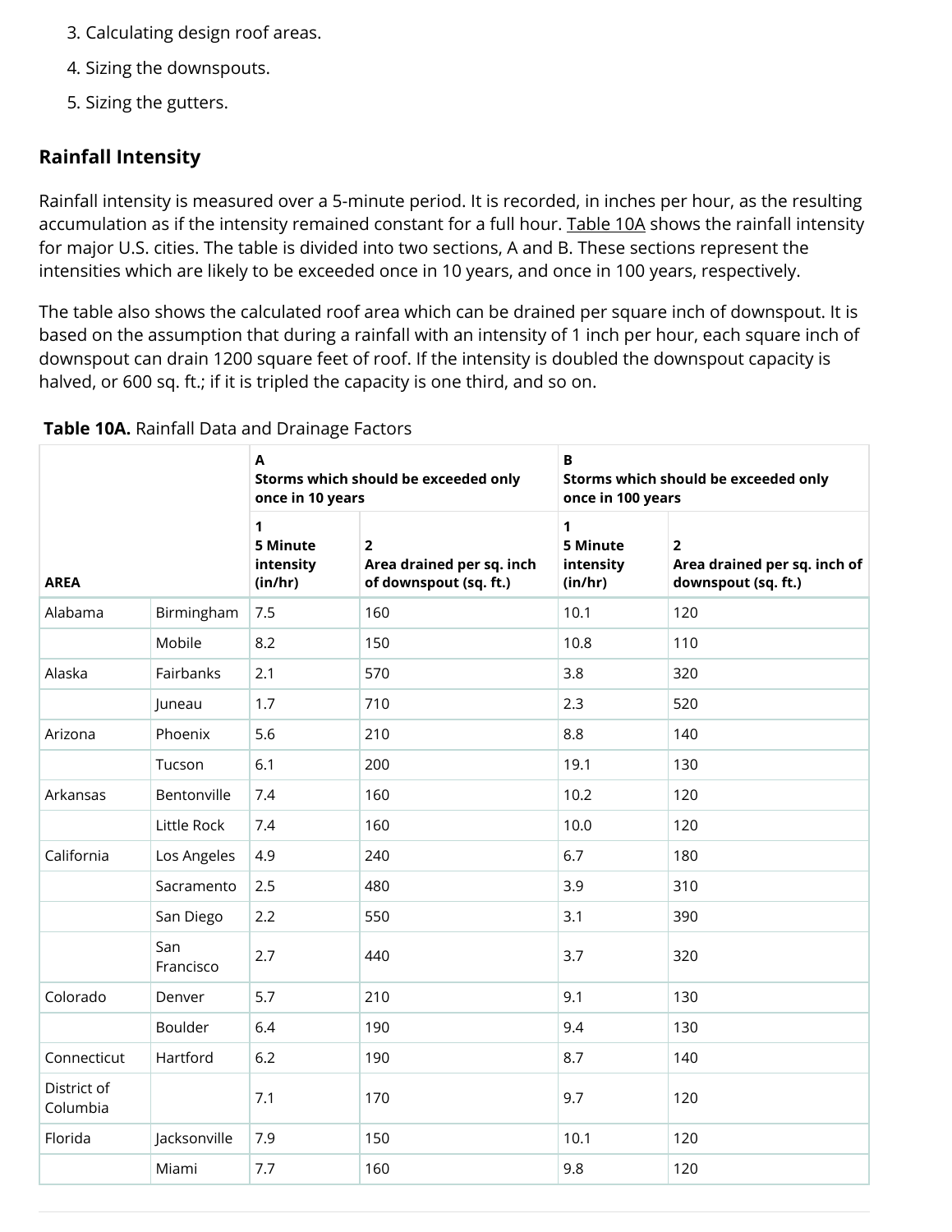|                |                  | A<br>once in 10 years                 | Storms which should be exceeded only                                  | В<br>Storms which should be exceeded only<br>once in 100 years |                                                                                |  |  |  |  |
|----------------|------------------|---------------------------------------|-----------------------------------------------------------------------|----------------------------------------------------------------|--------------------------------------------------------------------------------|--|--|--|--|
| <b>AREA</b>    |                  | 1<br>5 Minute<br>intensity<br>(in/hr) | $\overline{2}$<br>Area drained per sq. inch<br>of downspout (sq. ft.) | 1<br>5 Minute<br>intensity<br>(in/hr)                          | $\overline{\mathbf{2}}$<br>Area drained per sq. inch of<br>downspout (sq. ft.) |  |  |  |  |
|                | Tampa            | 8.3                                   | 140                                                                   | 10.8                                                           | 110                                                                            |  |  |  |  |
| Georgia        | Atlanta          | 7.3                                   | 160                                                                   | 9.9                                                            | 120                                                                            |  |  |  |  |
| Hawaii         | Honolulu         | 8.7                                   | 140                                                                   | 12.0                                                           | 100                                                                            |  |  |  |  |
|                | Kahului          | 7.0                                   | 170                                                                   | 12.0                                                           | 100                                                                            |  |  |  |  |
|                | Hilo             | 17.4                                  | 70                                                                    | 19.2                                                           | 60                                                                             |  |  |  |  |
|                | Lihue            | 10.4                                  | 120                                                                   | 14.4                                                           | 80                                                                             |  |  |  |  |
| Idaho          | Boise            | 1.8                                   | 670                                                                   | 3.3                                                            | 360                                                                            |  |  |  |  |
| Illinois       | Chicago          | 6.8                                   | 180                                                                   | 9.3                                                            | 130                                                                            |  |  |  |  |
| Indiana        | Indianapolis     | 6.8                                   | 180                                                                   | 9.4                                                            | 130                                                                            |  |  |  |  |
| lowa           | Des Moines       | 7.3                                   | 160                                                                   | 10.3                                                           | 120                                                                            |  |  |  |  |
| Kansas         | Wichita          | 7.5                                   | 160                                                                   | 10.5                                                           | 110                                                                            |  |  |  |  |
| Kentucky       | Louisville       | 6.9                                   | 170                                                                   | 9.4                                                            | 130                                                                            |  |  |  |  |
| Louisiana      | New Orleans      | 8.3                                   | 140                                                                   | 10.9                                                           | 110                                                                            |  |  |  |  |
| Maine          | Portland         | 5.4                                   | 220                                                                   | 7.6                                                            | 160                                                                            |  |  |  |  |
| Maryland       | Baltimore        | 7.1                                   | 170                                                                   | 9.7                                                            | 120                                                                            |  |  |  |  |
| Massachusetts  | Boston           | 5.3                                   | 230                                                                   | 7.2                                                            | 170                                                                            |  |  |  |  |
| Michigan       | Detroit          | 6.4                                   | 190                                                                   | 8.9                                                            | 130                                                                            |  |  |  |  |
| Minnesota      | Minneapolis      | 7.0                                   | 170                                                                   | 10.0                                                           | 120                                                                            |  |  |  |  |
| Missouri       | Kansas City      | 7.4                                   | 160                                                                   | 14.4                                                           | 80                                                                             |  |  |  |  |
|                | St. Louis        | 7.1                                   | 170                                                                   | 9.9                                                            | 120                                                                            |  |  |  |  |
| Montana        | Helena           | 1.8                                   | 670                                                                   | 3.1                                                            | 390                                                                            |  |  |  |  |
|                | Missoula         | 1.8                                   | 670                                                                   | 2.4                                                            | 500                                                                            |  |  |  |  |
| Nebraska       | Omaha            | 7.4                                   | 160                                                                   | 10.5                                                           | 110                                                                            |  |  |  |  |
| Nevada         | Reno             | 2.3                                   | 520                                                                   | 4.5                                                            | 270                                                                            |  |  |  |  |
|                | Las Vegas        | 2.1                                   | 570                                                                   | 5.2                                                            | 230                                                                            |  |  |  |  |
| New Jersey     | Trenton          | 6.7                                   | 180                                                                   | 9.3                                                            | 130                                                                            |  |  |  |  |
| New Mexico     | Albuquerque      | 4.0                                   | 300                                                                   | 6.7                                                            | 180                                                                            |  |  |  |  |
|                | Santa Fe         | 4.5                                   | 270                                                                   | 6.4                                                            | 190                                                                            |  |  |  |  |
| New York       | Albany           | 6.5                                   | 180                                                                   | 9.1                                                            | 130                                                                            |  |  |  |  |
|                | <b>Buffalo</b>   | $6.0\,$                               | 200                                                                   | 8.4                                                            | 140                                                                            |  |  |  |  |
|                | New York<br>City | 6.7                                   | 180                                                                   | 9.2                                                            | 130                                                                            |  |  |  |  |
| North Carolina | Raleigh          | 7.3                                   | 160                                                                   | 9.8                                                            | 120                                                                            |  |  |  |  |
| North Dakota   | Bismarck         | 6.6                                   | 180                                                                   | 9.8                                                            | 120                                                                            |  |  |  |  |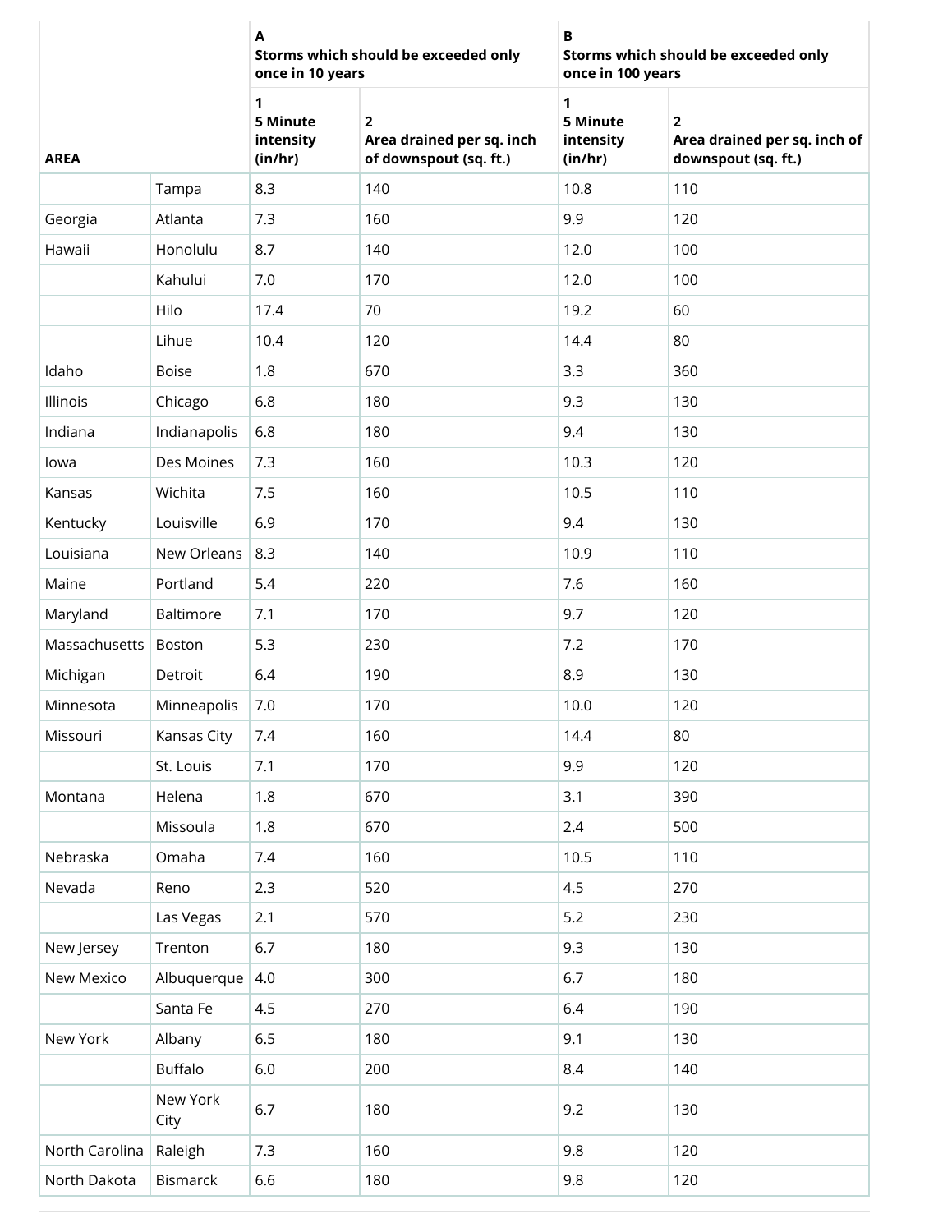|                |                  | A<br>once in 10 years                            | Storms which should be exceeded only                                  | в<br>Storms which should be exceeded only<br>once in 100 years |                                                                       |  |  |  |  |
|----------------|------------------|--------------------------------------------------|-----------------------------------------------------------------------|----------------------------------------------------------------|-----------------------------------------------------------------------|--|--|--|--|
| <b>AREA</b>    |                  | $\mathbf{1}$<br>5 Minute<br>intensity<br>(in/hr) | $\overline{2}$<br>Area drained per sq. inch<br>of downspout (sq. ft.) | 1<br>5 Minute<br>intensity<br>(in/hr)                          | $\overline{2}$<br>Area drained per sq. inch of<br>downspout (sq. ft.) |  |  |  |  |
| Ohio           | Cincinnati       | 6.8                                              | 180                                                                   | 9.3                                                            | 130                                                                   |  |  |  |  |
|                | Cleveland        | 6.3                                              | 190                                                                   | 8.8                                                            | 140                                                                   |  |  |  |  |
| Oklahoma       | Oklahoma<br>City | 7.6                                              | 160                                                                   | 10.5                                                           | 110                                                                   |  |  |  |  |
| Oregon         | Baker            | 2.2                                              | 550                                                                   | 3.8                                                            | 320                                                                   |  |  |  |  |
|                | Portland         | 2.1                                              | 570                                                                   | 3.0                                                            | 400                                                                   |  |  |  |  |
| Pennsylvania   | Philadelphia     | 6.8                                              | 180                                                                   | 9.4                                                            | 130                                                                   |  |  |  |  |
|                | Pittsburgh       | 6.4                                              | 190                                                                   | 8.8                                                            | 140                                                                   |  |  |  |  |
| Rhode Island   | Providence       | 5.6                                              | 210                                                                   | 7.8                                                            | 150                                                                   |  |  |  |  |
| South Carolina | Charleston       | 7.2                                              | 170                                                                   | 9.4                                                            | 130                                                                   |  |  |  |  |
| Tennessee      | Memphis          | 7.4                                              | 160                                                                   | 10.0                                                           | 120                                                                   |  |  |  |  |
|                | Knoxville        | 6.7                                              | 180                                                                   | 9.0                                                            | 130                                                                   |  |  |  |  |
| Texas          | Fort Worth       | 7.6                                              | 160                                                                   | 10.5                                                           | 110                                                                   |  |  |  |  |
|                | <b>Dallas</b>    | 7.6                                              | 160                                                                   | 10.5                                                           | 110                                                                   |  |  |  |  |
|                | Houston          | 8.2                                              | 150                                                                   | 10.8                                                           | 110                                                                   |  |  |  |  |
|                | San Antonio      | 7.6                                              | 160                                                                   | 10.5                                                           | 110                                                                   |  |  |  |  |
| Utah           | Provo            | 3.0                                              | 400                                                                   | 5.2                                                            | 230                                                                   |  |  |  |  |
|                | Salt Lake City   | 2.8                                              | 430                                                                   | 4.3                                                            | 280                                                                   |  |  |  |  |
| Virginia       | Norfolk          | 7.1                                              | 170                                                                   | 9.5                                                            | 130                                                                   |  |  |  |  |
| Washington     | Seattle          | 2.1                                              | 570                                                                   | 3.3                                                            | 360                                                                   |  |  |  |  |
|                | Spokane          | 2.1                                              | 570                                                                   | 3.5                                                            | 340                                                                   |  |  |  |  |
| West Virginia  | Parkersburg      | 6.6                                              | 180                                                                   | 9.1                                                            | 130                                                                   |  |  |  |  |
| Wisconsin      | Madison          | 6.8                                              | 180                                                                   | 9.5                                                            | 130                                                                   |  |  |  |  |
|                | Milwaukee        | 6.6                                              | 180                                                                   | 9.1                                                            | 130                                                                   |  |  |  |  |
| Wyoming        | Cheyenne         | 5.7                                              | 210                                                                   | 9.9                                                            | 120                                                                   |  |  |  |  |

## **Downspout Locations**

The locations of down-spouts depends on the configuration, architectural features and appearance of the building. The technical considerations include:

- 1. Each downspout should drain a maximum of 50 feet of gutter. Gutter expansion characteristics may further limit the distances, since water cannot flow past an expansion joint.
- 2. Avoid locations where water must flow around a corner to reach a downspout.
- 3. In locations where icing occurs, downspouts on the north side of the building should be avoided, if possible.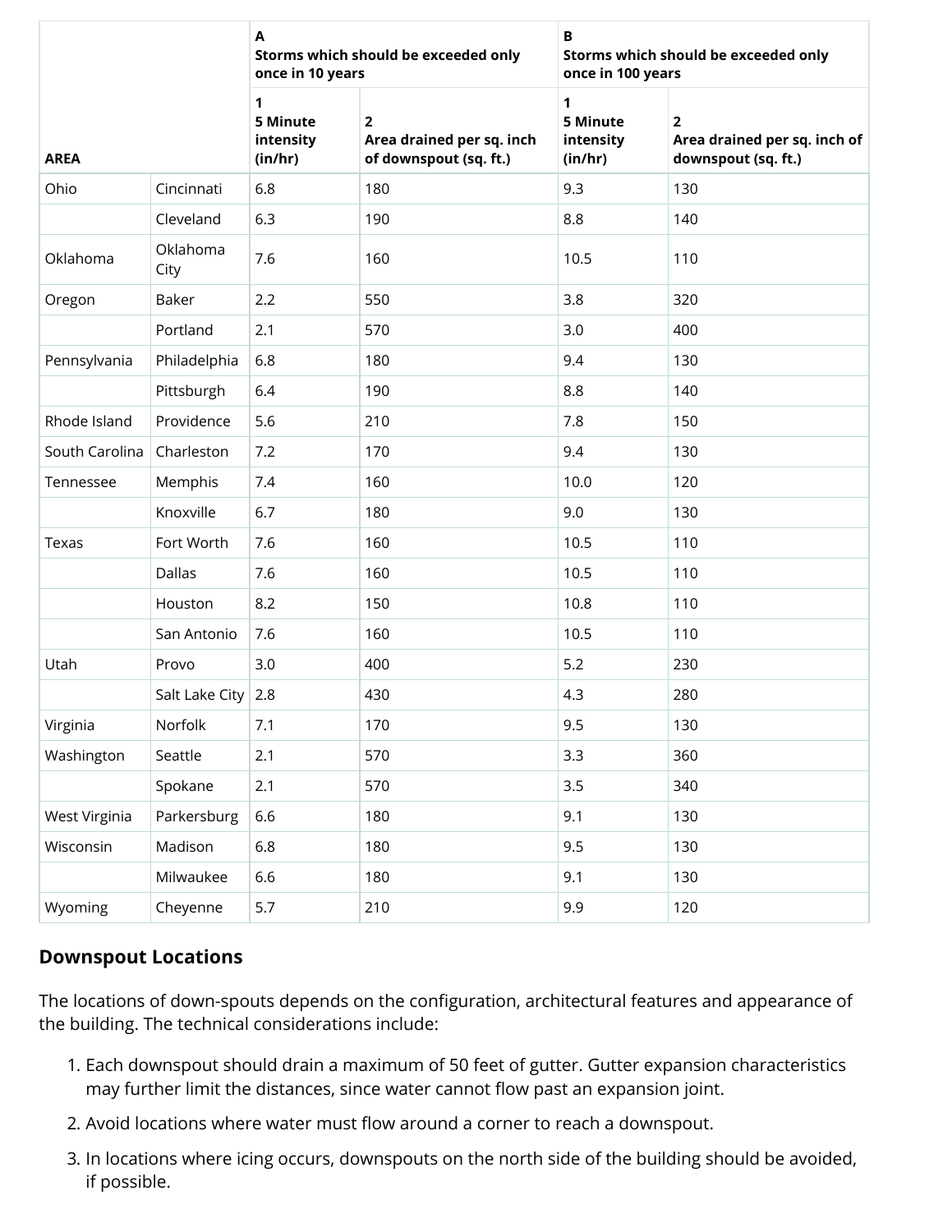## 5/2/2019 Architectural Details: Gutters and Downspouts - Intro **Expansion Joint Spacing**

Expansion joints in copper gutters must be provided to allow for the natural expansion and contraction of copper caused by thermal changes. In general, long straight runs should have joints spaced a maximum of 48 feet apart. Expansion joints may also be required at changes in gutter width or depth, at corners and at end conditions. Based upon the desired joint spacing, designers should consult Table 10B to [determine the required](#page-4-0) gauge of copper gutter, width of gutter bottom and angle of gutter sides.

## **Expansion Joint Table**

Determination of gauge and expansion joint location for various sizes and shapes of copper "U" sections



# **SECTION**

**PLAN** 

<span id="page-4-0"></span>**Table 10B.** Critical Load Table - Expansion Joint Table

|                                                                   |                                                  |                                    | <b>Angle of Gutter Sides</b>       |                             |                                           |                             |                             |                                    |                                    |                                    |                             |                                    |                             |                                           |                             |                             |
|-------------------------------------------------------------------|--------------------------------------------------|------------------------------------|------------------------------------|-----------------------------|-------------------------------------------|-----------------------------|-----------------------------|------------------------------------|------------------------------------|------------------------------------|-----------------------------|------------------------------------|-----------------------------|-------------------------------------------|-----------------------------|-----------------------------|
| <b>Weight of Cold</b><br><b>Rolled Copper in</b><br><b>Ounces</b> | Width of<br>Gutter<br><b>Bottom</b> in<br>Inches | 90°<br>Max.-<br>$25^\circ$<br>Min. | 90°<br>Max.-<br>$35^\circ$<br>Min. | 90°<br>Max.-<br>45°<br>Min. | $90^\circ$<br>Max.-<br>$60^\circ$<br>Min. | 90°<br>Max.-<br>90°<br>Min. | 60°<br>Max.-<br>25°<br>Min. | 60°<br>Max.-<br>$35^\circ$<br>Min. | $60^\circ$<br>Max.-<br>45°<br>Min. | $60^\circ$<br>Max.-<br>60°<br>Min. | 45°<br>Max.-<br>25°<br>Min. | 45°<br>Max.-<br>$35^\circ$<br>Min. | 45°<br>Max.-<br>45°<br>Min. | $35^\circ$<br>Max.-<br>$25^\circ$<br>Min. | 35°<br>Max.-<br>35°<br>Min. | 25°<br>Max.-<br>25°<br>Min. |
|                                                                   | $\overline{\mathbf{4}}$                          | $19' - 6''$                        | $20 - 6"$                          | $21 - 6"$                   | $23 - 0$ "                                | $26 - 0$ "                  | $17 - 0"$                   | $18 - 0$ "                         | $19' - 6''$                        | $20 - 6"$                          | $16 - 6"$                   | $17 - 0$ "                         | $18 - 0$ "                  | $13' - 6''$                               | $15 - 0$ "                  | $12 - 0$ "                  |
|                                                                   | 6                                                | $16 - 6"$                          | $17 - 6"$                          | $18 - 6"$                   | $19 - 6"$                                 | $21 - 6"$                   | $14 - 0$ "                  | $15 - 0$ "                         | $16 - 6"$                          | $17 - 6"$                          | $13 - 0"$                   | $14 - 0"$                          | $15 - 0$ "                  | $11 - 6"$                                 | $12 - 6"$                   | $10 - 6"$                   |
|                                                                   | 8                                                | $14 - 0$ "                         | $15 - 0$ "                         | $16 - 0$ "                  | $17 - 6"$                                 | 19'-0"                      | $12 - 0"$                   | $13 - 0"$                          | $14 - 0$ "                         | $15 - 0$ "                         | $10 - 6"$                   | $12 - 0$ "                         | $13 - 0"$                   | $9' - 6''$                                | $10 - 0$ "                  | $8 - 6"$                    |
| 16                                                                | 10                                               | $12 - 0$ "                         | $13 - 0"$                          | $14 - 0"$                   | $15 - 0$ "                                | $16 - 6"$                   | $10 - 0$ "                  | $11 - 0"$                          | $12 - 0$ "                         | $13 - 0$ "                         | $9' - 0''$                  | $10 - 0$ "                         | $11 - 0$ "                  | $7 - 6"$                                  | $8 - 0$ "                   | $6 - 0"$                    |
|                                                                   | 12                                               | $10 - 6"$                          | $11 - 6"$                          | $12 - 0$ "                  | $13 - 6"$                                 | $14 - 6"$                   | $9' - 0''$                  | $9 - 6"$                           | $10 - 6"$                          | $11 - 6"$                          | $8 - 0"$                    | $9' - 0''$                         | $10 - 0$ "                  | $6 - 0"$                                  | $7 - 0"$                    | $5 - 0"$                    |
|                                                                   | 14                                               | $9 - 6"$                           | $10 - 0$ "                         | $11 - 0"$                   | $12 - 0$ "                                | $13 - 0"$                   | $7 - 6"$                    | $8 - 6"$                           | $9' - 6''$                         | $10 - 6"$                          | $6 - 6"$                    | $7 - 6"$                           | $8 - 6"$                    |                                           |                             |                             |
|                                                                   | 16                                               | $8 - 6"$                           | $9' - 0''$                         | $10 - 0$ "                  | $11 - 0$ "                                | $12 - 0$ "                  | $7' - 0''$                  | $7' - 6''$                         | $8 - 6"$                           | $9 - 0"$                           | $6 - 0"$                    | $7 - 0"$                           | $7 - 6"$                    |                                           |                             |                             |
|                                                                   | 4                                                | $25 - 0"$                          | $27 - 0$ "                         | $28 - 0$ "                  | $30 - 6"$                                 | 34'-0"                      | $22 - 0$ "                  | $24 - 0"$                          | $25 - 0"$                          | $27 - 0$ "                         | $20 - 0$ "                  | $22 - 0$ "                         | 24'-0"                      | $17 - 6"$                                 | $19' - 6''$                 | $16 - 0"$                   |
|                                                                   | 6                                                | $21 - 6"$                          | $23 - 0$ "                         | $24 - 0"$                   | $26 - 0"$                                 | 29'-0"                      | $18 - 6"$                   | $20 - 0$ "                         | $21 - 6"$                          | $23 - 0$ "                         | $17 - 0"$                   | $18 - 6"$                          | $20 - 0$ "                  | $15 - 6"$                                 | $17 - 6"$                   | $14 - 0"$                   |
|                                                                   | 8                                                | $18 - 0$ "                         | $19 - 6"$                          | $20 - 6"$                   | $22 - 0$ "                                | $24 - 6"$                   | $15 - 6"$                   | $17 - 0$ "                         | $18 - 0$ "                         | $19' - 6''$                        | $14 - 0"$                   | $15 - 6"$                          | $17 - 0$ "                  | $13 - 0$ "                                | $14 - 6"$                   | $11 - 6"$                   |
|                                                                   | 10                                               | $15 - 6"$                          | $17 - 0$ "                         | $18 - 0$ "                  | 19'-6"                                    | $21 - 6"$                   | $13 - 6"$                   | $15 - 0$ "                         | $15 - 6"$                          | $17 - 0$ "                         | $12 - 6"$                   | $13 - 6"$                          | $15 - 0$ "                  | $11 - 0"$                                 | $12 - 6"$                   | $10 - 0"$                   |
| 20                                                                | 12                                               | $14 - 0"$                          | $15 - 0$ "                         | $16 - 6"$                   | $17 - 6"$                                 | $19' - 6''$                 | $12 - 0$ "                  | $13 - 6"$                          | $14 - 0"$                          | $15 - 0$ "                         | $11 - 0"$                   | $12 - 0$ "                         | $13 - 6"$                   | $10 - 0$ "                                | $11 - 0"$                   | $8 - 6"$                    |
|                                                                   | 14                                               | $12 - 6"$                          | $13 - 6"$                          | $14 - 6"$                   | $15 - 6"$                                 | $17 - 6"$                   | $11 - 0"$                   | $12 - 0$ "                         | $12 - 6"$                          | $13 - 6"$                          | $9' - 6''$                  | $11 - 0"$                          | $12 - 0$ "                  | $9' - 0''$                                | $10 - 0$ "                  | $8 - 0"$                    |
|                                                                   | 16                                               | $11 - 6"$                          | $12 - 6"$                          | $13 - 6"$                   | $14 - 6"$                                 | $16 - 0"$                   | $10 - 0$ "                  | $11 - 0"$                          | $11 - 6"$                          | $12 - 6"$                          | $9' - 0''$                  | $10 - 0$ "                         | $11 - 0"$                   | $8 - 0$ "                                 | $9' - 0''$                  | $7 - 0"$                    |
|                                                                   | 18                                               | $10 - 6"$                          | $11 - 6"$                          | $12 - 6"$                   | $13 - 6"$                                 | $14 - 6"$                   | $9' - 0''$                  | $10 - 0$ "                         | $10 - 6"$                          | $11 - 6"$                          | $8 - 0"$                    | $9' - 0''$                         | $10 - 0$ "                  |                                           |                             |                             |
|                                                                   | 20                                               | $10 - 0$ "                         | $10 - 6"$                          | $11 - 6"$                   | $12 - 6"$                                 | $14 - 0$ "                  | $8 - 6"$                    | $9' - 0''$                         | $10 - 0$ "                         | $10 - 6"$                          | $7 - 6"$                    | $8 - 6"$                           | $9 - 0"$                    |                                           |                             |                             |
| 24                                                                | 4                                                | $32 - 0$ "                         | $34 - 0"$                          | $36 - 0$ "                  | $38 - 6"$                                 | $41 - 6"$                   | 28'-0"                      | $30 - 0"$                          | $32 - 0$ "                         | 34'-0"                             | $25 - 6"$                   | 28'-0"                             | $30 - 0"$                   | $23 - 6"$                                 | $26 - 0"$                   | $21 - 0"$                   |
|                                                                   | 6                                                | $27 - 0$ "                         | 29'-0"                             | $30 - 6"$                   | $33 - 0"$                                 | $36 - 0$ "                  | 24'-0"                      | $26 - 0"$                          | $27 - 0$ "                         | 29'-0"                             | $22 - 0$ "                  | 24'-0"                             | $26 - 0$ "                  | $20 - 0$ "                                | $22 - 0$ "                  | $18 - 6"$                   |
|                                                                   | 8                                                | $23 - 6"$                          | $25 - 0"$                          | $26 - 0"$                   | $28 - 0$ "                                | $31 - 0"$                   | $20 - 0$ "                  | $22 - 0$ "                         | $23 - 6"$                          | $25 - 0$ "                         | $18 - 6"$                   | $20 - 0$ "                         | $22 - 0$ "                  | $17 - 0"$                                 | $19' - 0''$                 | $15 - 6"$                   |
|                                                                   | 10                                               | $20 - 6"$                          | $22 - 0$ "                         | $23 - 0$ "                  | $25 - 0"$                                 | $27 - 0$ "                  | $18 - 0$ "                  | $19' - 6''$                        | $20 - 6"$                          | $22 - 0$ "                         | $16 - 6"$                   | $18 - 0$ "                         | $19 - 6"$                   | $15 - 0$ "                                | $16 - 6"$                   | $13 - 6"$                   |
|                                                                   | 12                                               | $18 - 6"$                          | $20 - 0$ "                         | $21 - 0$ "                  | $22 - 6"$                                 | $24 - 6"$                   | $16 - 0$ "                  | $17 - 6"$                          | $18 - 6"$                          | $20 - 0$ "                         | $14 - 6"$                   | $16 - 0$ "                         | $17 - 6"$                   | $13 - 6"$                                 | $15 - 0$ "                  | $12 - 0$ "                  |
|                                                                   | 14                                               | $17 - 0$ "                         | $18 - 6"$                          | $19 - 6"$                   | $20 - 6"$                                 | $22 - 6"$                   | $14 - 6"$                   | $16 - 0"$                          | $17 - 0$ "                         | $18 - 6"$                          | $13 - 6"$                   | $14 - 6"$                          | $16 - 0$ "                  | $12 - 0$ "                                | $13 - 6"$                   | $11 - 0"$                   |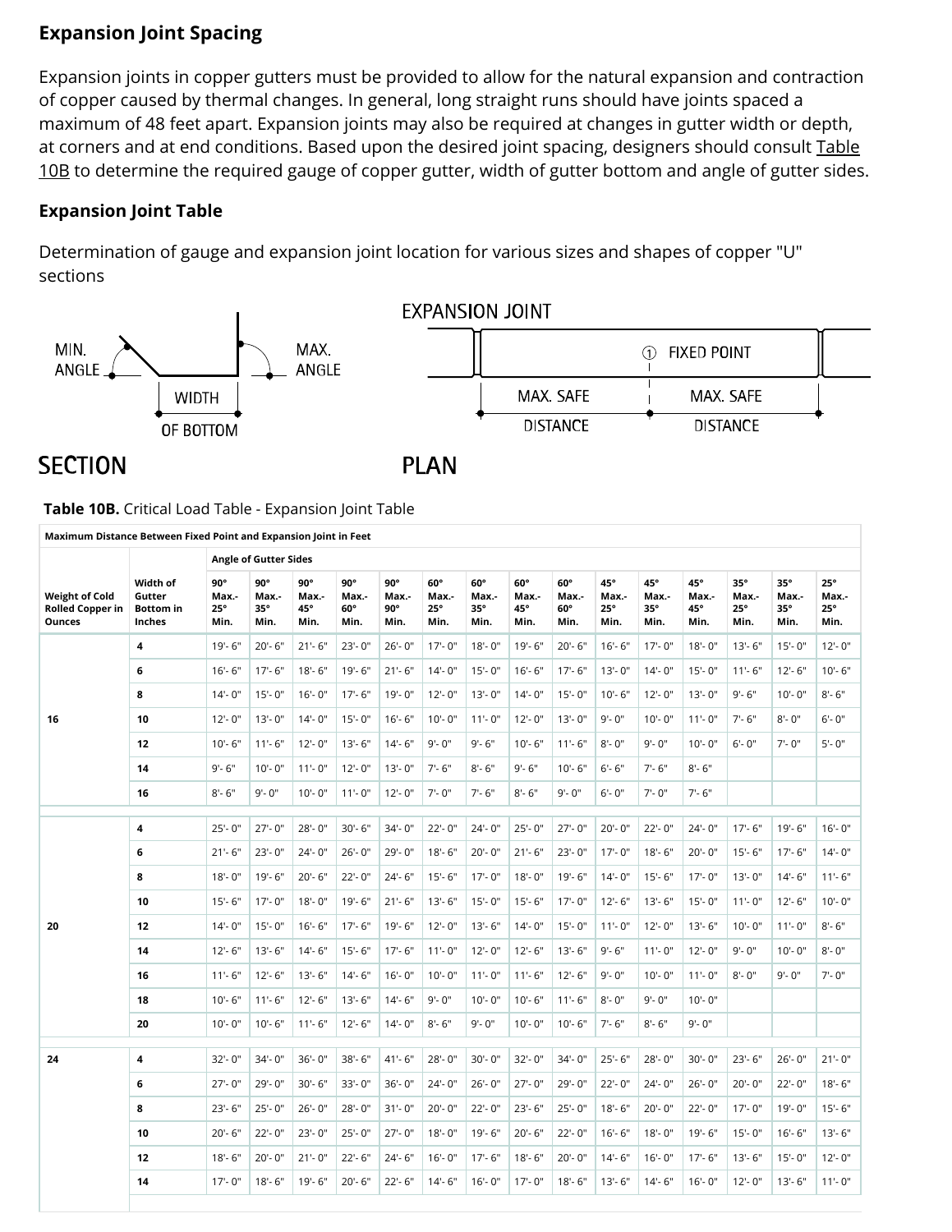| Maximum Distance Between Fixed Point and Expansion Joint in Feet  |                                                  |                                           |                                           |                             |                                    |                                           |                                           |                                    |                                    |                                    |                                    |                                    |                             |                                           |                                           |                                             |
|-------------------------------------------------------------------|--------------------------------------------------|-------------------------------------------|-------------------------------------------|-----------------------------|------------------------------------|-------------------------------------------|-------------------------------------------|------------------------------------|------------------------------------|------------------------------------|------------------------------------|------------------------------------|-----------------------------|-------------------------------------------|-------------------------------------------|---------------------------------------------|
|                                                                   |                                                  |                                           | <b>Angle of Gutter Sides</b>              |                             |                                    |                                           |                                           |                                    |                                    |                                    |                                    |                                    |                             |                                           |                                           |                                             |
| <b>Weight of Cold</b><br><b>Rolled Copper in</b><br><b>Ounces</b> | Width of<br>Gutter<br><b>Bottom</b> in<br>Inches | $90^\circ$<br>Max.-<br>$25^\circ$<br>Min. | $90^\circ$<br>Max.-<br>$35^\circ$<br>Min. | 90°<br>Max.-<br>45°<br>Min. | $90^\circ$<br>Max.-<br>60°<br>Min. | $90^\circ$<br>Max.-<br>$90^\circ$<br>Min. | $60^\circ$<br>Max.-<br>$25^\circ$<br>Min. | 60°<br>Max.-<br>$35^\circ$<br>Min. | $60^\circ$<br>Max.-<br>45°<br>Min. | 60°<br>Max.-<br>$60^\circ$<br>Min. | 45°<br>Max.-<br>$25^\circ$<br>Min. | 45°<br>Max.-<br>$35^\circ$<br>Min. | 45°<br>Max.-<br>45°<br>Min. | $35^\circ$<br>Max.-<br>$25^\circ$<br>Min. | $35^\circ$<br>Max.-<br>$35^\circ$<br>Min. | $25^\circ$<br>Max.-<br>$25^{\circ}$<br>Min. |
|                                                                   | 16                                               | $15 - 6"$                                 | $16 - 6"$                                 | $17 - 6"$                   | $19 - 0$ "                         | $21 - 0$ "                                | $13 - 6"$                                 | $14 - 6"$                          | $15 - 6"$                          | $17 - 0$ "                         | $12 - 6"$                          | $13 - 6"$                          | $14 - 6"$                   | $11 - 0$ "                                | $12 - 6"$                                 | $10 - 0$ "                                  |
|                                                                   | 18                                               | $14 - 6"$                                 | $15 - 6"$                                 | $16 - 6"$                   | $18 - 0$ "                         | $19' - 6''$                               | $12 - 6"$                                 | $13 - 6"$                          | $14 - 6"$                          | $15 - 6"$                          | $11 - 6"$                          | $12 - 6"$                          | $13 - 6"$                   | $10 - 6"$                                 | $11 - 6"$                                 | $9 - 6"$                                    |
|                                                                   | 20                                               | $13 - 6"$                                 | $14 - 6"$                                 | $15 - 6"$                   | $16 - 6"$                          | $18 - 0$ "                                | $11 - 6"$                                 | $12 - 6"$                          | $13 - 6"$                          | $14 - 6"$                          | $10 - 6"$                          | $11 - 6"$                          | $12 - 6"$                   | $10 - 0$ "                                | $10 - 6"$                                 | $8 - 6"$                                    |
|                                                                   | 22                                               | $12 - 6"$                                 | $13 - 6"$                                 | $14 - 6"$                   | $15 - 6"$                          | $17 - 0$ "                                | $11 - 0$ "                                | $12 - 0$ "                         | $12 - 6"$                          | $13 - 6"$                          | $10 - 0$ "                         | $11 - 0$ "                         | $12 - 0$ "                  |                                           |                                           |                                             |
|                                                                   | 24                                               | $12 - 0$ "                                | $13 - 0"$                                 | $14 - 0"$                   | $15 - 0$ "                         | $16 - 6"$                                 | $10 - 6"$                                 | $11 - 6"$                          | $12 - 0$ "                         | $13 - 0$ "                         | $9 - 6"$                           | $10 - 6"$                          | $11 - 6"$                   |                                           |                                           |                                             |
|                                                                   | 6                                                | $46 - 0$ "                                | 48'-6"                                    | $51 - 0$ "                  | $54 - 6"$                          | 59'-6"                                    | 40'-6"                                    | 43'-0"                             | 46'-0"                             | 48'-6"                             | 37'-0"                             | 40'-6"                             | 43'-0"                      | $36 - 0"$                                 | $39 - 6"$                                 | $33 - 6"$                                   |
|                                                                   | 8                                                | 41'-0"                                    | 44'-0"                                    | $46 - 0$ "                  | 49'-0"                             | $53 - 6"$                                 | $36 - 6"$                                 | 39'-0"                             | $41 - 0$ "                         | 44'-0"                             | 33'-6"                             | $36 - 6"$                          | 39'-0"                      | $31 - 0"$                                 | 34'-0"                                    | $28 - 6"$                                   |
|                                                                   | 10                                               | $36 - 6"$                                 | 39'-0"                                    | 40'-6"                      | 43'-6"                             | 47'-6"                                    | $32 - 6"$                                 | 34'-6"                             | $36 - 6"$                          | 39'-0"                             | 30'-0"                             | $32 - 6"$                          | 34'-6"                      | $27 - 6"$                                 | $30 - 0$ "                                | $25 - 0$ "                                  |
|                                                                   | 12                                               | $33 - 6"$                                 | $35 - 6"$                                 | $37 - 6"$                   | 39'-6"                             | $43 - 0$ "                                | $29 - 6"$                                 | $31 - 6"$                          | $33 - 6"$                          | 35'-6"                             | $27 - 0$ "                         | 29'-6"                             | $31 - 6"$                   | $25 - 6"$                                 | $27 - 0$ "                                | $23 - 0$ "                                  |
|                                                                   | 14                                               | $30 - 6"$                                 | $32 - 6"$                                 | 34'-6"                      | $36 - 6"$                          | 40'-0"                                    | $27 - 0$ "                                | 29'-0"                             | $30 - 6"$                          | $32 - 6"$                          | 25'-0"                             | $27 - 0$ "                         | 29'-0"                      | $23 - 0$ "                                | $25 - 0$ "                                | $21 - 0"$                                   |
|                                                                   | 16                                               | $28 - 6"$                                 | $30 - 6"$                                 | $32 - 0$ "                  | 34'-0"                             | $37 - 0$ "                                | $25 - 0$ "                                | $27 - 0$ "                         | $28 - 6"$                          | $30 - 6"$                          | $23 - 0$ "                         | $25 - 0$ "                         | $27 - 0$ "                  | $21 - 0$ "                                | $23 - 0$ "                                | $19 - 6"$                                   |
| 32                                                                | 18                                               | $27 - 0$ "                                | $28 - 6"$                                 | $30 - 0$ "                  | $32 - 0$ "                         | $35 - 0$ "                                | $23 - 6"$                                 | $25 - 6"$                          | $27 - 0$ "                         | 28'-6"                             | $21 - 6"$                          | $23 - 6"$                          | $25 - 6"$                   | $20 - 0$ "                                | $22 - 0$ "                                | $18 - 0"$                                   |
|                                                                   | 20                                               | $25 - 6"$                                 | $27 - 0$ "                                | 28'-0"                      | $30 - 0$ "                         | $33 - 0"$                                 | $22 - 0$ "                                | $24 - 0$ "                         | $25 - 6"$                          | $27 - 0$ "                         | $20 - 6"$                          | $22 - 0$ "                         | $23 - 6"$                   | 19'-0"                                    | $20 - 6"$                                 | $17 - 6"$                                   |
|                                                                   | 22                                               | $24 - 0$ "                                | $25 - 6"$                                 | $27 - 0$ "                  | $28 - 6"$                          | $31 - 6"$                                 | $21 - 0"$                                 | $22 - 6"$                          | $24 - 0$ "                         | $25 - 6"$                          | 19'-6"                             | $21 - 0$ "                         | $22 - 6"$                   | $18 - 0$ "                                | $19 - 6"$                                 | $16 - 6"$                                   |
|                                                                   | 24                                               | $23 - 0$ "                                | $24 - 6"$                                 | $25 - 6"$                   | $27 - 6"$                          | $30 - 0"$                                 | $20 - 0$ "                                | $21 - 6"$                          | $23 - 0$ "                         | $24 - 6"$                          | $18 - 6"$                          | $20 - 0$ "                         | $21 - 6"$                   | $17 - 0$ "                                | $18 - 6"$                                 | $15 - 6"$                                   |
|                                                                   | 26                                               | $22 - 0$ "                                | $23 - 6"$                                 | $24 - 6"$                   | $26 - 0$ "                         | $28 - 6"$                                 | 19'-0"                                    | $20 - 6"$                          | $22 - 0$ "                         | $23 - 6"$                          | $17 - 6"$                          | 19'-0"                             | $20 - 6"$                   | $16 - 6"$                                 | $18 - 0$ "                                | $15 - 0"$                                   |
|                                                                   | 28                                               | $21 - 0$ "                                | $22 - 6"$                                 | $23 - 6"$                   | $25 - 0$ "                         | $27 - 6"$                                 | $18 - 6"$                                 | $20 - 0$ "                         | $21 - 0$ "                         | $22 - 6"$                          | $17 - 0$ "                         | $18 - 6"$                          | $20 - 0$ "                  | $16 - 0$ "                                | $17 - 6"$                                 | $14 - 6"$                                   |

## **Design Area for Pitched Roofs**

The roof area to be drained is a key factor in designing gutters and downspouts. The area of roof contributing runoff to each gutter and downspout should be determined. The maximum accumulation of rainfall occurs when it falls perpendicular to the roof plane. With flat roofs, it is a simple matter of calculating area, since the true roof area is equal to plan area.

When a roof is pitched, its plan area is less than its true area. However, using the true area in the calculations has typically resulted in oversized gutters, downspouts and drains. [Table 10C](#page-5-0) shows the factors that should be used to determine the design area for pitched roofs. The plan roof area should be multiplied by this factor. The result is the design roof area that is used to calculate the required sizes of downspouts.

### <span id="page-5-0"></span>**Table 10C.** Area

Factor for Pitched Roofs

|            | в<br>Pitch, in/ft   Area Factor |
|------------|---------------------------------|
| Level to 3 | 1.00                            |
| 4 to 5     | 1.05                            |
| 6 to 8     | 1.10                            |
| 9 to 11    | 1.20                            |
| 12         | 1.30                            |

#### https://www.copper.org/applications/architecture/arch\_dhb/arch-details/gutters\_downspouts/ 6/8 **Downspout Sizing**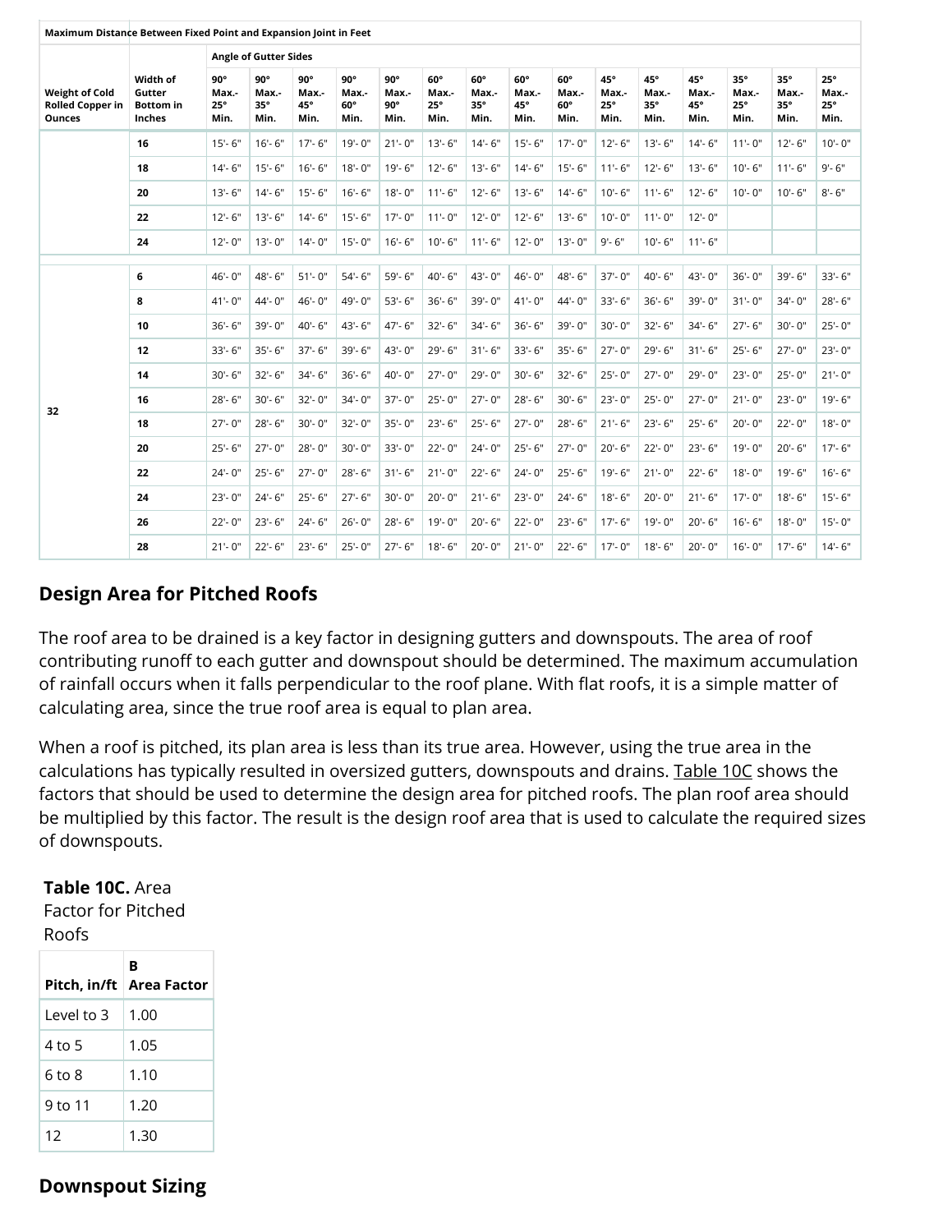Downspouts should have a cross-sectional area of at least 7 square inches, except for small areas such as porches and canopies. Their size should be constant throughout their length.

The design roof area is divided by the area of roof shown in [Table 10A](#page-1-0), column A2 or B2 (see discussion above), to give the minimum required area for each downspout. See [Table 10.7A](https://www.copper.org/applications/architecture/arch_dhb/arch-details/gutters_downspouts/downspouts.html) for standard downspout sizes.

## **Gutter Sizing**

The minimum required size of a gutter is related to the intensity of rainfall and the area of roof that drains into the gutter. The latter depends on the length of the gutter, which is related to locations of downspouts, expansion joints, and gutter ends.

Other factors considered in the design of gutters, include the size and spacing of outlets, the shape of the gutter, and the pitch of the roof. The gutter size must be capable of handling even fast moving water from a steep roof.

[Table 10D](#page-6-0) is used to determine the required width and depth of a gutter. To do this, a ratio, M which equals the depth divided by the width, is initially assumed. Starting with the length of the gutter, L, follow a vertical line until the ratio, M, is reached. At this point follow a horizontal line to the left until the vertical line of rainfall intensity x design area, IA, is crossed. The required gutter width can be read from the diagonal lines. If the intersection lies between two lines, use the higher value. Finally, the width is multiplied by the ratio, M, to determine the depth.



<span id="page-6-0"></span>**Table 10D. Gutter Sizes for Given Roof Area and Rainfall Intensity**

The size of gutters with an irregular shape can be determined by calculating the required size of a rectangular gutter which closely matches in profile and cross-sectional area, the irregularly shaped gutter.

Table 10E shows an example of the complete process.

## https://www.copper.org/applications/architecture/arch\_dhb/arch-details/gutters\_downspouts/ 7/8 **Table 10E. Example Calculation**